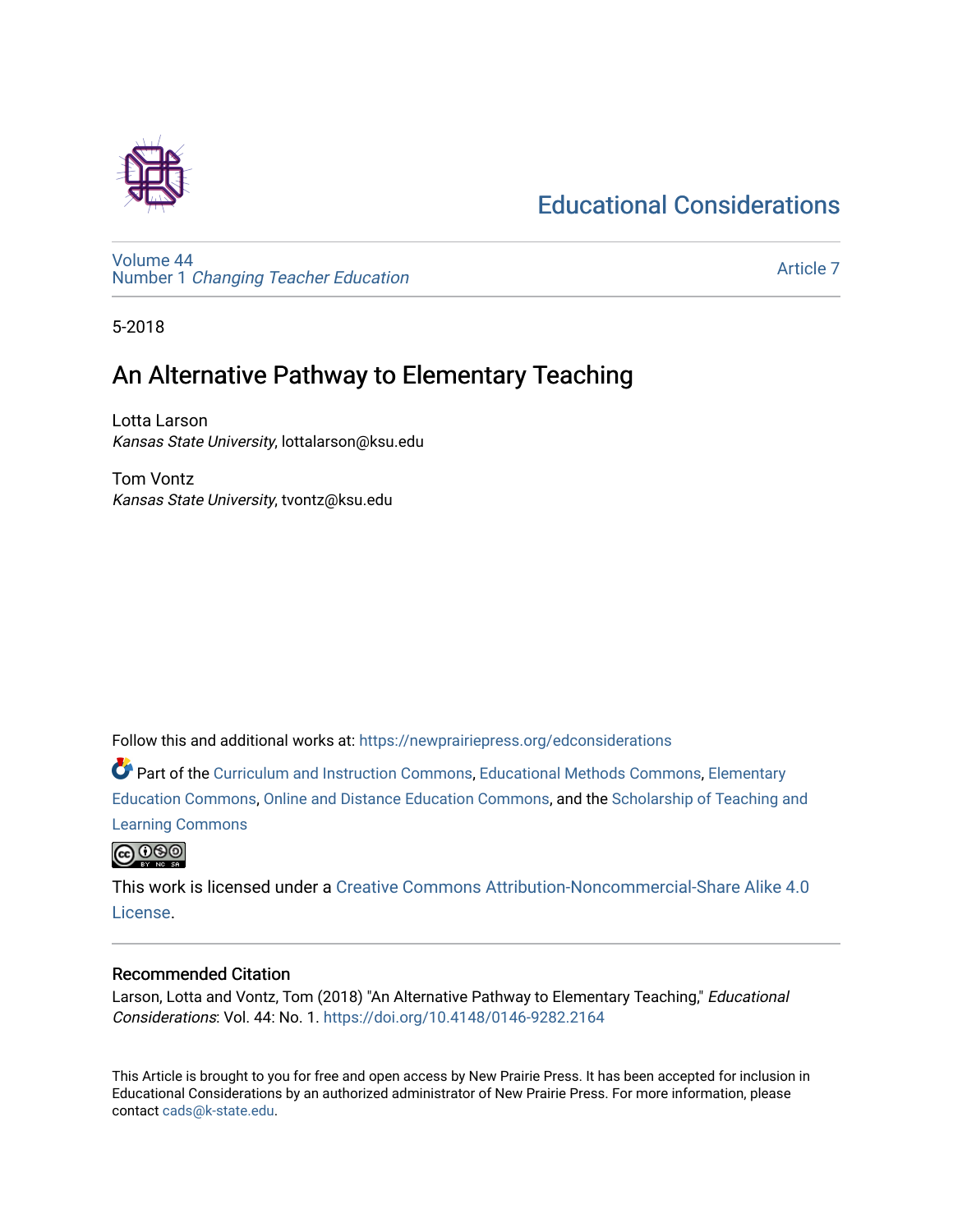# **An Alternative Pathway to Elementary Teaching** *Lotta Larson and Tom Vontz*

The quality of the classroom teacher is the single most predictive school-related variable of student academic achievement. Teacher quality is a function of the unique blend of knowledge, skills, and values that individuals bring to the profession. These assertions are supported by decades of education research, and by the policies and expenditures of local, state, and national governments. In short, the ways in which teachers are educated, developed, and mentored matter (Rice, 2003).

While high-quality educators are essential at every level, they are particularly important in elementary schools. Here, children build foundational ideas and skills that persist into future schooling and adult life. The United States Department of Labor (2016) projects that jobs for "kindergarten and elementary school teachers" will increase by 116,300 (7%) by 2026 as student enrollment is expected to increase, coupled with a "substantial number of older teachers" who will retire over the coming decade (n.p.). Many school districts are experiencing teacher shortages. However, many Americans are inspired by the idea of shaping young minds and turning to teaching as a second, or even third, durable career (Rich, 2014). Most states require that teachers demonstrate strong content knowledge in their subjects, particularly at the secondary level. However, those seeking to teach elementary school may have more flexibility in terms of credentials.

Yet, traditional pathways to elementary teaching present a host of practical obstacles. In response, there has been a rapid growth in alternative pathways to licensure (Grossman & Loeb, 2010). While the prevalence and expectations vary by state, and even district, these programs seek to meet the increasing demand for classroom teachers. Recognizing this need, faculty members at Kansas State University's College of Education launched the Masters in the Arts of Teaching (MAT) program in May of 2016. Of course, while creating and implementing a new program, we've gained insights and wisdom. The goal of this article is to share the vision of our program, along with lessons learned, in hopes of inviting further dialogue about innovative pathways to teaching and support others who wish to embark on a similar journey.

## **From Traditional to Innovative**

Building on our expertise and experience in a successful, yet traditional, teacher preparation program, we identified the labor market's demand for additional elementary teachers in the State of Kansas and the rest of the country. With several military bases close by, we also recognized the need to offer veterans and/or military-connected family members options for earning teaching credentials despite frequent geographic moves and deployments. We consulted school administrators, teachers, alumni, potential candidates, and community leaders to learn what they saw as immediate and long-term needs in education. Simply put, our goal was to create an innovative program that produced quality teachers by catering to the underserved teacher education market of candidates holding a bachelor's degree seeking initial licensure in elementary education. Now in its second year, the program has almost doubled in size. We expect continued growth in both enrollment and quality. Tom Vontz, program director, explains, "To be successful, we knew we had to overcome common barriers to education. The program had to be fast-paced, meaningful, and accessible, without compromising quality."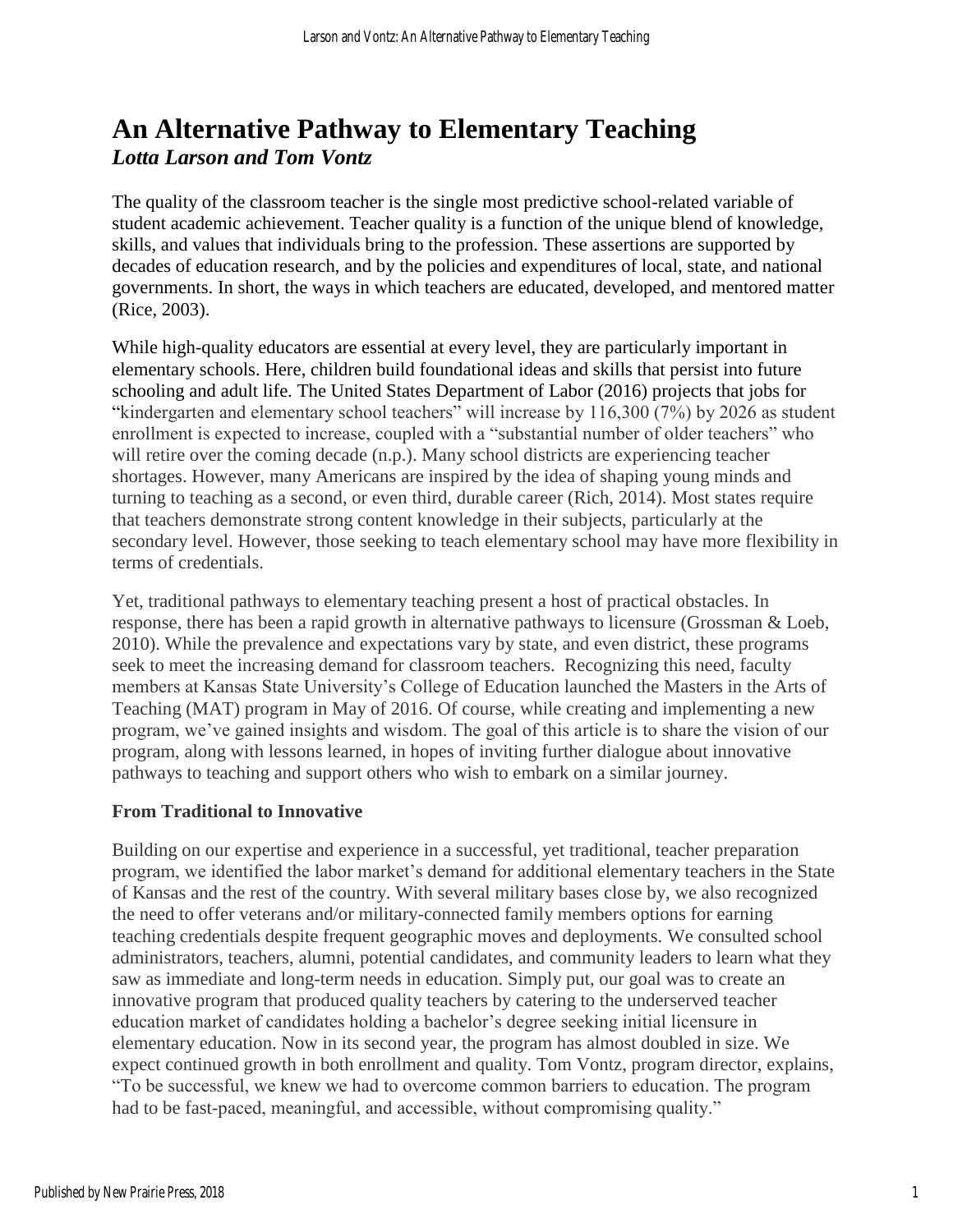**Fast-paced.** Candidates admitted to the MAT program commit to a year of intense online coursework and related field experiences. The program spans from early May of year 1 to graduation at the end of May of year 2. Coursework is completed during fall and spring semesters and in intersessions. Andrea Graham, MAT graduate and current second-grade teacher, shares that the program "was appealing… because 12 months was something that was obtainable for my family." At the expense of sleep and leisure time, many candidates continue to work while completing the program. For example, Blake Freeland, MAT graduate who now teaches fourth grade, found that "the timeline was tailored for me; a one year master's program and at the end you'd be eligible to teach." To him, it was financially feasible to complete a oneyear program which, in the end, offered him a path to a new career as an elementary teacher.

**Meaningful.** Due to the fast-paced nature of the program, faculty members and candidates feel an urgent need to make every assignment or experience "count." The course sequence is closely aligned with relevant field experiences. Guided by our vision statement of "Preparing educators to be knowledgeable, ethical, caring decision makers for a diverse and changing world," faculty carefully conceptualize assignments that infuse content knowledge, pedagogy, and dispositions. While most of our faculty members have vast experience teaching online, the development and implementation of the MAT program presented us with new pedagogical challenges. Simply put, we recognize that teaching educational theory is not the same thing as preparing teachers that will face every-day problems in regular classrooms. It is our responsibility to produce quality teachers, no matter their chosen pathway. Candidates also recognize that our college has a longstanding tradition of excellence and expect to get a quality education. Freeland points out, "K-State comes with its own reputation; I knew I wasn't going to be given some half approach to a program." To meet these expectations, we've challenged ourselves to adapt our traditional oncampus pedagogy to an online format that is both meaningful and accessible.

**Accessible**. Studies suggest that universities are commonly turning to distance education to reach learners in remote areas, promote equity, and serve those whose needs are not met in traditional on-campus classrooms (see Madden, Jones, & Childers, 2017; Wishart & Guy, 2009). With all courses administered online, mostly in an asynchronous format to accommodate time zones and busy schedules, the MAT program attracts candidates from diverse geographic regions ranging from Texas to Alaska. Despite the asynchronous format, most assignments involve close collaborations among candidates via message boards, blogs, or shared online applications. In addition, synchronous interactions via video conferencing such as Skype or Zoom, engage faculty members and candidates in live discussions. Vontz explains, "Rather than viewing distance education as something 'distant' and impersonal, we think of online learning as opportunities for global interactions from your living room; education should be accessible to anyone, from anywhere."

## **Distance Supervision**

While it is commonly recognized that online learning can be more effective than traditional instruction for postsecondary students (U.S. Department of Education, 2010), the efficacy of distance supervision of field experiences is still rather unexplored. In our traditional teacher preparation program, candidates gain valuable, hands-on experience in designated professional development schools. While being cognizant of the MAT program delivered online, we want our candidates to have practical learning experiences, including a 12-week student teaching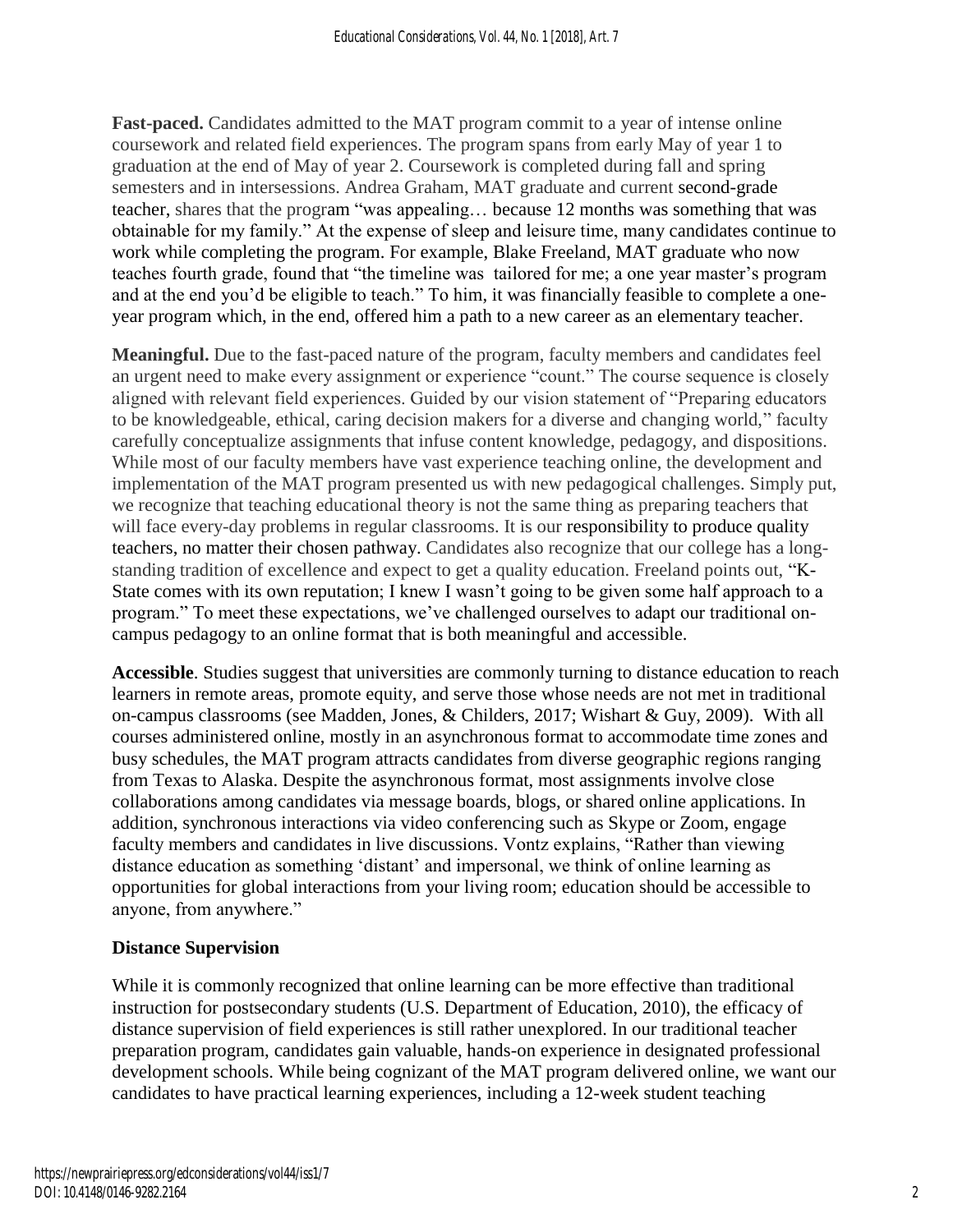placement in an elementary classroom. To provide candidates with quality field-based experiences despite their geographic location, we have developed an innovative supervision model involving contemporary technology and extensive feedback.

**Supervision Technology.** Using SWIVL™ (www.swivl.com), a robotic video and audio device, to record teacher and student interactions, candidates and supervisors can gain deep insights into a candidate's progress and performance in the classroom. Using SWIVL™ technology, candidates video record themeselves while teaching. Guided by a series of prompts or tasks, the candidates review their videos and carefully reflects on each performance. Through digital note taking, candidates document strengths and weaknesses, ask questions, or develop goals for future lessons. Using cloud-based sharing, university supervisors gain access to uploaded videos, along with the candidates' commentary. At this point, candidates and supervisors engage in dialogue centered around feedback and self reflection.

**Teacher Feedback**. To provide candidates with timely and personal feedback, the MAT program relies on teaching assistants (TAs) as university supervisors. Most TAs are experienced classroom teachers with master's degrees. Candidates and TAs frequently dialogue about learning episode or activities that take place in the classroom. Since these conversations are based on video recordings, they tend to focus on the reality of a particular lesson, not someone's memory or interpretation of what took place. David Allen, director of field experiences, asserts, "In many ways, this is better than our traditional field experiences which relies on the interpretations of a sole observer… through video, we are able to freeze a moment in time, reflect, provide feedback, dialogue, and document growth."

| <b>MAT Fast Facts</b>     |                                                     |
|---------------------------|-----------------------------------------------------|
| <b>Degree</b>             | Masters in the Arts of Teaching                     |
| <b>Provider</b>           | College of Education, Kansas State University       |
| <b>Graduate Credits</b>   | 31                                                  |
| <b>Course Delivery</b>    | 100% Online                                         |
| <b>License</b>            | Recommendation for Kansas Initial K-6 License       |
| <b>Reciprcity</b>         | Kansas maintains reciprocity with all U.S. States   |
| <b>Tuition &amp; Fees</b> | \$17,462.30                                         |
| <b>Duration</b>           | Cohort Model (May - May)                            |
| <b>Transfer Credits</b>   | Not Accepted                                        |
|                           | • Bachelor's degree with 3.0 GPA 3.0 GPA in the     |
|                           | final two years or approximately the last 60 credit |
|                           | hours                                               |
|                           | • Admission interview                               |
| <b>Admissions</b>         | Letters of recommendation                           |
| <b>Requirements</b>       | • Graduate Record Examination (GRE) score of 301    |
|                           | or higher on Verbal and Quantitative OR Praxis      |
|                           | Core Academic Skills for Educators (CORE)           |
|                           | subtest scores of 150 on Mathematics, 156 on        |
|                           | Reading and 162 on Writing                          |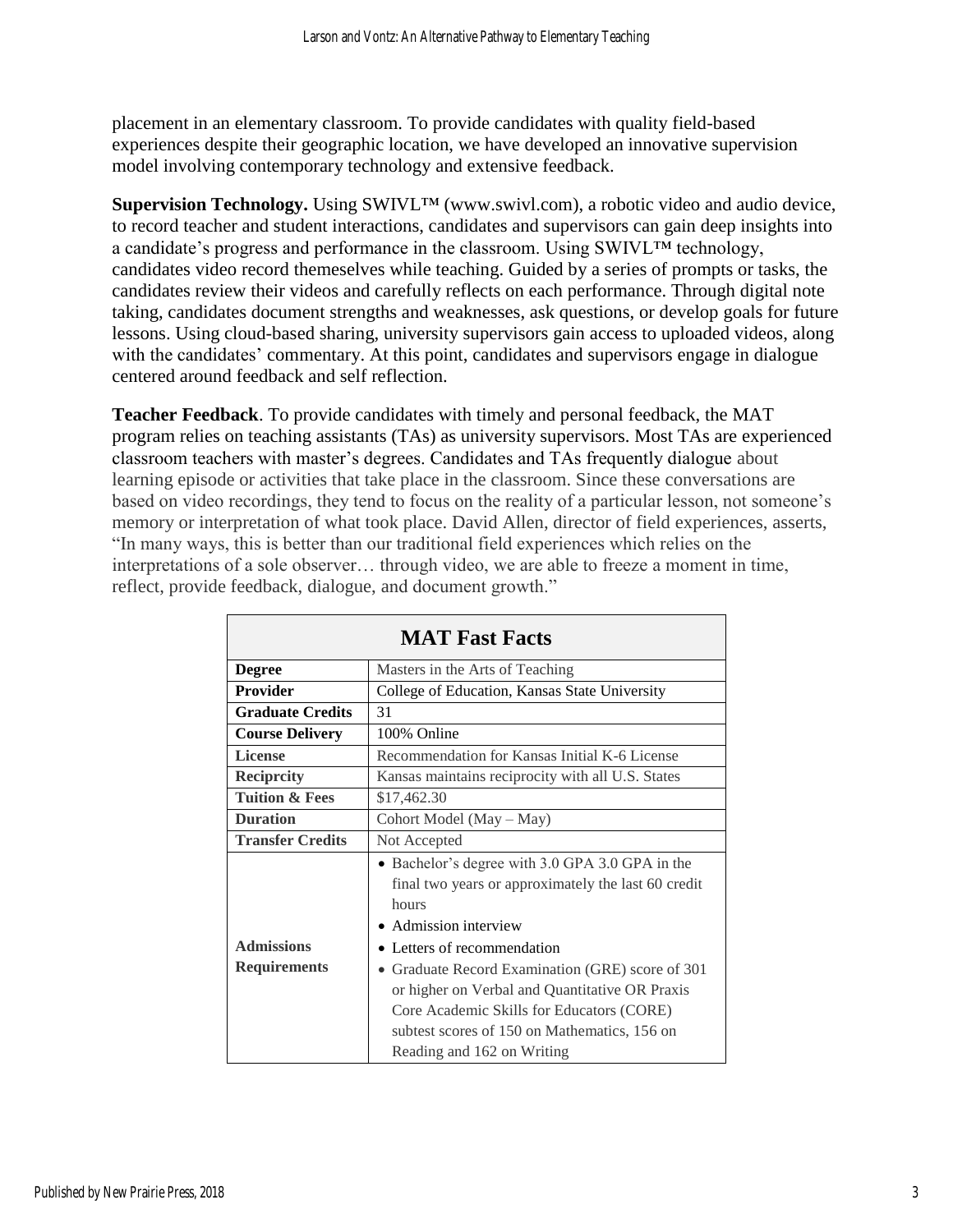### **Lessons Learned**

We believe the MAT program is meeting the needs of schools seeking teachers and candidates looking for an alternative pathway to licensure. However, teaching adults, many of whom have been out of school for several years, in a fast-paced, online environment represents several challenges. Here, we present a few lessons learned:

**Admissions Requirements.** The MAT requires (1) an undergraduate degree from an accredited institution, (2) a 3.0 GPA (overall or in the last 60 hours), (3) positive letters of recommendation, (4) satisfactory answers during an admissions interview and, (5) minimum scores on either the GRE or the Combined Core Academic Skills for Educators test. In theory, the undergraduate degree, GPA, and test scores help to ensure that candidates possess basic knowledge and intellectual skills to be an effective elementary teacher. In practice, however, undergraduate GPA and test scores do not necessarily correlate with effective elementary teaching. Perhaps, more important, are the attitudes and dispositions that prospective teachers bring to the program; yet, these are difficult to accurately measure, especially as an entry requirement.

**New Partnerships.** Like many universities with professional development school partnerships, our field placements have traditionally occurred in a few local school districts, resulting in longterm, close-knit relationships with administrators, clinical instructors, and teachers. We now understand the necessity of extending operations beyond our immediate geographic footprint (Allen, Goodson,Rothwell, & Sprouse, 2017). By doing so, we are facing administrative difficulties of placing students in districts that are unfamiliar or geographically distant from the university. However, we also recognize the benefits of forming new partnerships across Kansas and across the United States. In the first 18 months of the program, we placed 128 candidates into 65 different school districts. While administratively challenging, this level of diversity (of ideas, systems, curricula, resources, families, and students) has created a dynamic learning environment and sparked new ideas among students and faculty alike. Many of our new partner schools are located far away from a teacher education institution; they appreciate the newfound opportunity to "grow their own teacher" within their community.

**Clear and Timely Communication**. As educators, we value the importance of constructive feedback. However, we didn't fully appreciate the urgency of clear, specific, consistent, communication among students, faculty, TAs, administrators, and K-12 stakeholders in an online program populated with somewhat apprehensive adult learners. Candidates demand clear, timely, and specific feedback on assignments. Faculty want to know what is happening in other classes, field experiences, and other parts of the program. School districts need to know expectations of a university with whom they have not worked. We continually share trials and tribulations with each other; we are constantly learning and adapting to new circumstances.

**Rigor and Confidence**. A challenge of all teacher education programs is to model high expectations for success while helping candidates gain confidence. This is particularly true in the context of teaching adults learners who are not accustomed to critical feedback. The fine balance btween rigor and confidence building can potentially damage the learning environment and/or a teacher's development. We want our candidates to be challenged, without being overwhelmed; and confident, yet realistic, about their teaching abilities. This common problem is exacerbated in the MAT that is populated with students on a seemingly larger continuum than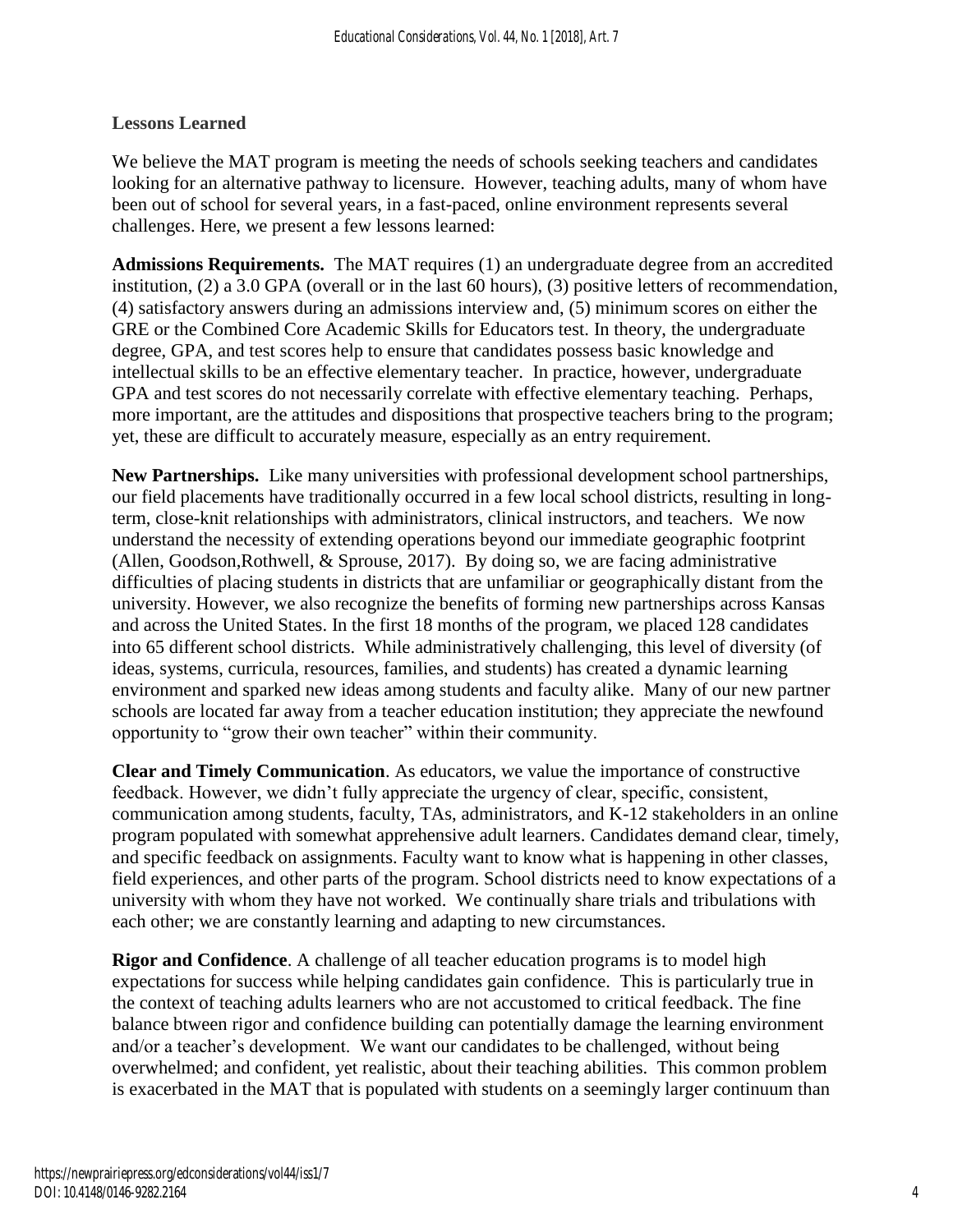our typical undergraduate, face-to-face classes. To address these issues, our team of experienced TAs who assist teaching faculty provide students with personalized feedbackand individualized guidance throughout the program.

### **Closing Thoughts**

Trends in teacher education indicate a teacher shortage for the foreseeable future. Furthermore, the number of traditional, face-to-face students choosing teaching as a career will likely continue to decline, while alternative routes to teacher preparation will likely continue to increase (Office of Postsecondary Education, 2016). While there is no magic formula to address a multifaceted problem, forging new pathways that help overcome common obstacles is a way to address a large, nationwide problem. No matter what an alternative route looks like, we believe that above all, quality must remain a priority. After all, teachers have a direct impact on students and, as eloquently explained by Steven, a MAT graduate, "[Teaching] is more than a job, it's a career that has meaning; it's a way to give back and it's a way to make the world a better place." By sharing our vision and lessons learned, we hope to support other innovative programs and invite meaningful dialogue about multiple pathways to teacher licensure.

### **References**

- Allen, D., Goodson, L., Rothwell, A, & Sprouse, T. (2017). Miles of progress: Our journey into distance supervision. *PDS Partners, National Association of Professional Development Schools, 12*(1), 20-22.
- Grossman, P., & Loeb. S. (2010). *Learning from multiple routes.* Educational Leadership, *67*(8), 22-27.
- Madden, L., Jones, G., & Childers, G. (2017). Teacher education: Modes of communication within asynchronous and synchronous communication platforms. *Journal of Classroom Interactions, 53*(2), 16-30.
- Office of Postsecondary Education. (2016). Preparing and credentialing the nation's teachers. *The Secretary's 10th Report on Teacher Quality.* Washington, DC: US Department of Education.
- Rice, J.K. (2003). *Teacher quality: Understanding the effectiveness of teacher attributes.*  Washington, DC: Economic Policy Institute.
- Rich, M. (2014, March 24). Teaching as a second act, or maybe even a third. *The New York Times,* Retrieved from [https://www.nytimes.com/2014/03/25/your-money/teaching-as-a](https://www.nytimes.com/2014/03/25/your-money/teaching-as-a-second-act-or-maybe-even-a-third.html)[second-act-or-maybe-even-a-third.html](https://www.nytimes.com/2014/03/25/your-money/teaching-as-a-second-act-or-maybe-even-a-third.html)
- U.S. Department of Education, Office of Planning, Evaluation, and Policy Development. (2010). *Evaluation of evidence-based practices in online learning: A meta-analysis and review of online learning studies.* Washington, DC: Author. Retrieved from ttps://www2.ed.gov/rschstat/eval/tech/evidence-based-practices/finalreport.pdf
- U.S. Department of Labor, Bureau of Labor Statistics. (2016). *Occupation outlook handbook.*  Washington, DC: Author. Retrieved from [https://www.bls.gov/ooh/education-training](https://www.bls.gov/ooh/education-training-and-library/kindergarten-and-elementary-school-teachers.htm)[and-library/kindergarten-and-elementary-school-teachers.htm](https://www.bls.gov/ooh/education-training-and-library/kindergarten-and-elementary-school-teachers.htm)
- Wishart, C., & Guy, R. (2009). Analyzing responses, moves, and roles, in online discussions. *Interdisciplinary Journal of E-Learning and Learning Objectives, 5,* 129-144.